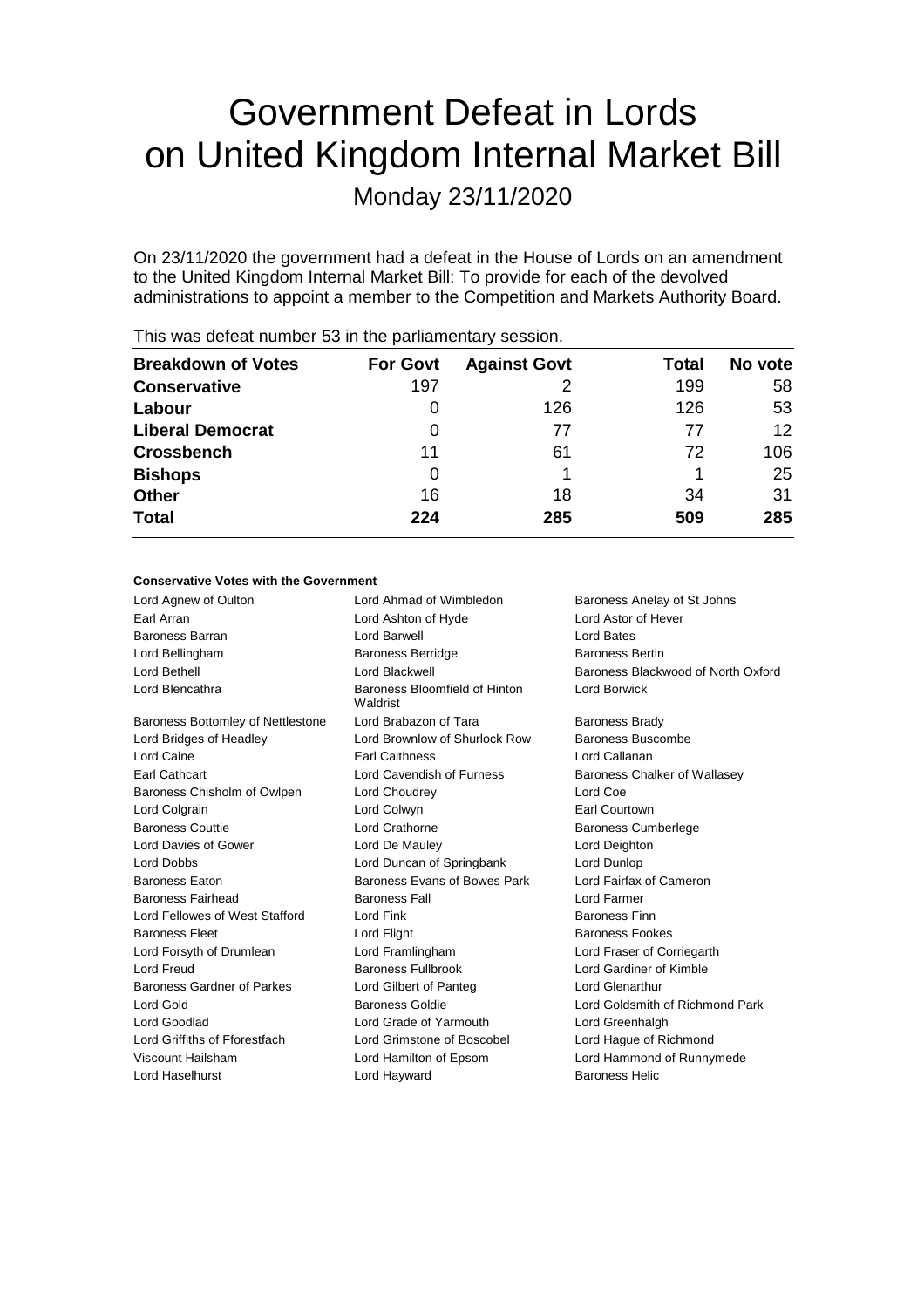Lord Henley Lord Herbert of South Downs Lord Hill of Oareford Baroness Hodgson of Abinger Lord Hodgson of Astley Abbotts Lord Holmes of Richmond Baroness Hooper Lord Horam Lord Howard of Rising Lord Howell of Guildford Lord Hunt of Wirral Lord James of Blackheath Baroness Jenkin of Kennington Lord Johnson of Marylebone Lord Jopling Lord Keen of Elie **Lord King of Bridgwater** Lord Kirkhope of Harrogate Lord Lamont of Lerwick Lord Lancaster of Kimbolton Lord Lang of Monkton Lord Lansley Lord Leigh of Hurley Lord Lexden Earl Lindsay **Earl Liverpool** Earl Liverpool **Lord Livingston of Parkhead** Marquess of Lothian **Lord Lucas** Lord Lucas **Lord Mackay of Clashfern** Lord Mancroft **Baroness Manzoor Baroness Manzoor** Lord Marland Lord Marlesford Lord McColl of Dulwich Lord McInnes of Kilwinning Lord McLoughlin Lord Mendoza Baroness Meyer Baroness Mobarik **Baroness Mone** Baroness Mone Duke of Montrose Baroness Morgan of Cotes **Baroness Morris of Bolton** Baroness Morrissey Lord Moylan Lord Moynihan Lord Naseby Lord Nash Baroness Neville-Jones Baroness Neville-Rolfe Baroness Nicholson of Winterbourne Baroness Noakes Lord Northbrook Lord Norton of Louth Lord O'Shaughnessy Lord Parkinson of Whitley Bay Baroness Penn **Example 20** Lord Pickles **Baroness Pidding** Lord Polak Lord Popat Lord Porter of Spalding Lord Price Lord Rana Lord Randall of Uxbridge Lord Ranger **Baroness Rawlings** Lord Reay Rawlings Lord Reay Baroness Redfern Lord Renfrew of Kaimsthorn Viscount Ridley Lord Risby **Lord Robathan** Baroness Rock Lord Rotherwick Baroness Sanderson of Welton Lord Sarfraz Lord Sassoon **Baroness Sater** Baroness Scott of Bybrook Baroness Seccombe Baroness Shackleton of Belgravia Lord Sharpe of Epsom Lord Sheikh **Baroness Shephard of Northwold** Lord Sherbourne of Didsbury Baroness Shields **Earl Shrewsbury** Earl Shrewsbury **Lord Smith of Hindhead** Baroness Stedman-Scott Lord Sterling of Plaistow Lord Stewart of Dirleton Baroness Stroud **Baroness Sugg Lord Taylor of Holbeach** Baroness Sugg Lord Taylor of Holbeach Lord Tebbit Viscount Trenchard Lord True Viscount Ullswater Lord Vaizey of Didcot Baroness Verma Lord Wakeham **Lord Waldegrave of North Hill** Baroness Warsi Lord Wasserman Lord Wei Lord Wharton of Yarm Lord Whitby Lord Willetts Baroness Williams of Trafford Lord Wolfson of Aspley Guise **Baroness Wyld Lord Young of Graffham** Lord Young of Cookham Viscount Younger of Leckie

# **Conservative Votes against the Government**

Baroness Altmann **Lord Bowness** 

#### **Labour Votes with the Government**

# **Labour Votes against the Government**<br>Lord Adonis

- Lord Bach Lord Beecham Lord Berkeley Baroness Billingham Baroness Blower Lord Blunkett Lord Bradley **Lord Bragg Lord Bragg Lord Browne of Ladyton** Baroness Bryan of Partick Lord Campbell-Savours Baroness Chakrabarti Baroness Clark of Kilwinning **Lord Clark of Windermere** Baroness Cohen of Pimlico Lord Collins of Highbury **Baroness Corston** Corston Lord Davidson of Glen Clova Lord Davies of Brixton **Lord Davies of Stamford** Baroness Donaghy Lord Donoughue Baroness Drake Lord Dubs Lord Eatwell Lord Elder Lord Evans of Watford
- Lord Adonis Lord Alli Baroness Amos
- Lord Anderson of Swansea **Baroness Andrews** Baroness Andrews Baroness Armstrong of Hill Top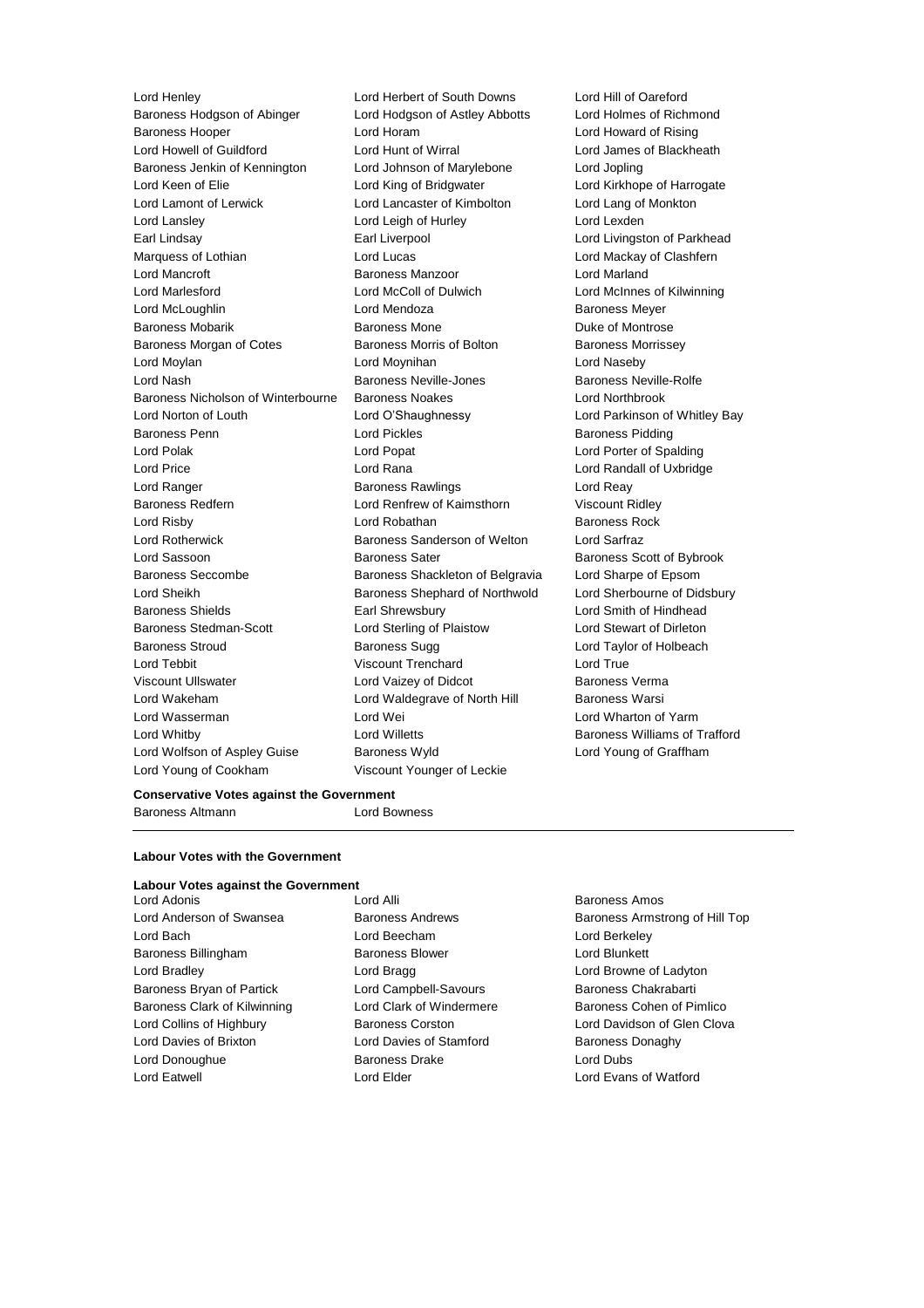Lord Giddens Lord Glasman Lord Goldsmith Baroness Goudie Lord Griffiths of Burry Port Lord Grocott Lord Hain Lord Harris of Haringey Lord Haskel Lord Haughey Lord Haworth Baroness Hayman of Ullock Baroness Hayter of Kentish Town Baroness Healy of Primrose Hill Lord Hendy Baroness Henig **Example 20** Lord Howarth of Newport **Lord Hoyle** Baroness Hughes of Stretford Lord Hunt of Kings Heath Lord Hutton of Furness Baroness Jay of Paddington Baroness Jones of Whitchurch Lord Jones Lord Jordan **Lord Judd** Baroness Kennedy of The Shaws Lord Kennedy of Southwark Lord Kestenbaum Lord Knight of Weymouth Baroness Lawrence of Clarendon Lord Leitch Lord Lennie Lord Levy **Baroness Liddell of Coatdyke** Baroness Lister of Burtersett Lord MacKenzie of Culkein **Baroness Mallalieu** Lord Mandelson Baroness Massey of Darwen Lord Maxton Lord McAvoy Lord McConnell of Glenscorrodale Baroness McDonagh Baroness McIntosh of Hudnall Lord McKenzie of Luton Lord McNicol of West Kilbride Lord Mendelsohn Lord Monks **Baroness Morgan of Huyton** Lord Morris of Aberavon Lord Murphy of Torfaen **Baroness Nye** Baroness Osamor Baroness Pitkeathley Lord Prescott Baroness Primarolo Baroness Prosser Lord Puttnam Baroness Quin Lord Radice **Baroness Ramsay of Cartvale** Baroness Rebuck Lord Robertson of Port Ellen Lord Rooker Lord Rosser Lord Rowlands **Lord Sawyer Lord Sawyer Baroness Sherlock** Lord Sikka Viscount Simon Baroness Smith of Gilmorehill Baroness Smith of Basildon Lord Snape Lord Soley Lord Stevenson of Balmacara Baroness Taylor of Bolton Baroness Thornton Lord Touhig **Lord Triesman** Lord Triesman **Lord Tunnicliffe** Lord Turnberg Baroness Warwick of Undercliffe Lord Watts Lord West of Spithead Baroness Wheeler Lord Whitty Baroness Wilcox of Newport Lord Wood of Anfield Lord Woodley

Lord Faulkner of Worcester Lord Foulkes of Cumnock Baroness Gale

## **Liberal Democrat Votes with the Government**

# **Liberal Democrat Votes against the Government**

Lord Alliance **Baroness Bakewell of Hardington** Mandeville Baroness Benjamin Baroness Bonham-Carter of Yarnbury Baroness Bowles of Berkhamsted Lord Bradshaw Baroness Brinton Lord Bruce of Bennachie Lord Burnett **Baroness Burt of Solihull** Lord Campbell of Pittenweem Lord Clement-Jones **Lord Dholakia Baroness Doocey** Baroness Featherstone Lord Foster of Bath Lord Fox Baroness Garden of Frognal Lord German Lord Goddard of Stockport Lord Greaves Baroness Grender Baroness Hamwee Baroness Harris of Richmond Baroness Humphreys Baroness Hussein-Ece Baroness Janke **Baroness Jolly Baroness Jolly Lord Jones of Cheltenham** Baroness Kramer **Edge Corner Lord Lee of Trafford** Baroness Ludford **Baroness** Ludford Lord McNally Baroness Miller of Chilthorne Domer Lord Newby Baroness Northover Lord Oates Lord Paddick Lord Palmer of Childs Hill **Baroness Parminter** Baroness Pinnock Lord Purvis of Tweed Baroness Randerson Lord Razzall Lord Redesdale Lord Rennard Lord Roberts of Llandudno Baroness Scott of Needham Market Lord Scriven Lord Controllery Lord Sharkey Baroness Sheehan Lord Shipley Baroness Smith of Newnham Lord Stephen Lord Stoneham of Droxford Lord Storey

Lord Addington Lord Alderdice Lord Allan of Hallam Lord Beith